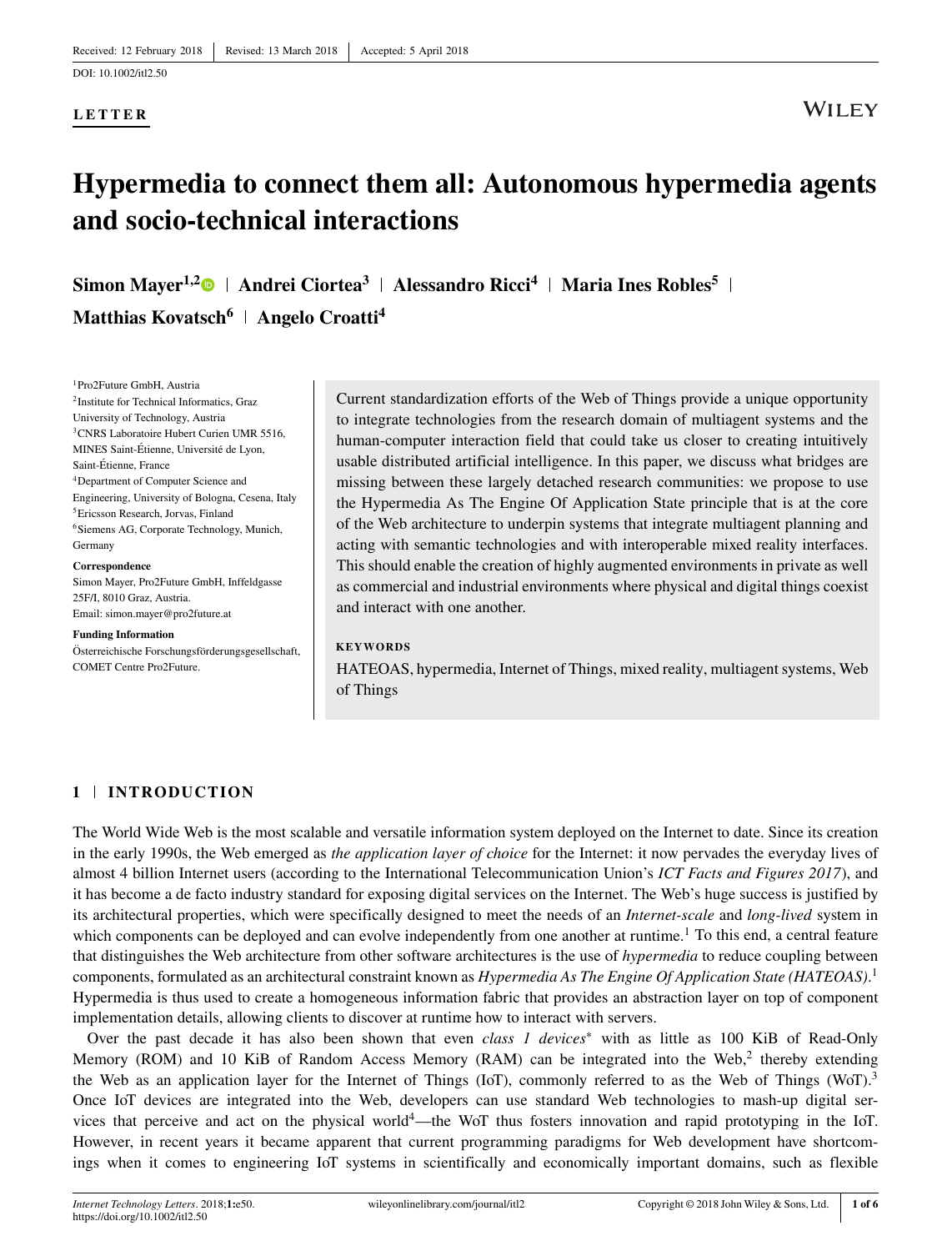## **2 of 6** MAYER ET AL.

manufacturing planning for mass-customized products or when integrating and configuring personal and industrial IoT environments that are made up of heterogeneous devices<sup>5</sup>: static service mash-ups cannot adapt to dynamic environments in which services can become available or unavailable at runtime, and manually mashing up services in the IoT does not scale.<sup>6</sup>

Many of the research questions underlying the engineering of autonomous systems have already been explored to a large extent in the scientific literature on artificial intelligence and, in particular, on autonomous agents and multiagent systems (AAMAS). AAMAS research provides multiple models and technologies that can be readily applied for prototyping autonomous WoT systems.<sup>5</sup> At the same time, the AAMAS community has done extensive research on integrating multiagent systems (MAS) and Web services<sup>(7,8)</sup>—with more recent efforts turning toward RESTful Web services,<sup>9</sup> linked data,<sup>10</sup> and hypermedia. $11$ 

In yet another largely separate research area, the human-computer interaction (HCI) community has early-on identified mixed reality (MR) as a key technology for interleaving the digital and physical worlds.<sup>12</sup> More recently, MR received remarkable attention both in mainstream computing and WoT research as a means to enable the intuitive interaction of people with digital services in smart home and factory environments, $13$  and to create highly augmented WoT environments where physical and digital things coexist and interact with one another.<sup>14</sup>

We believe that synergies among these (largely detached) research communities—WoT, AAMAS, and HCI—can fundamentally transform Internet-based systems in the years to come, which holds great promise for advancing the development of information systems for augmenting human intellect,<sup>15</sup> with wide-ranging consequences for systems that are—or will be—connected to the Web. We envision people and autonomous agents coexisting and augmenting one another in a worldwide sociotechnical system that spans across the physical-digital boundary. The potential applications of such an Internet-scale system would cut across society and could potentially revolutionize domains from industrial manufacturing to health care, academic research, and public administration. In this paper, we propose a pathway to achieve this vision and elaborate on the main challenges that must be overcome by integrating research across the mentioned communities.

## **2 A HYPERMEDIA FABRIC FOR PEOPLE AND AUTONOMOUS AGENTS**

In our vision, people and autonomous software agents—henceforth we refer to both as *agents*—coexist in a worldwide hypermedia environment composed of interconnected physical and digital *things*. In pursuit of their individual or common goals, agents interact with one another, take decisions, and consume and/or compose services exposed by things in their environment: they observe, reason about, and act on physical and digital things, but they can also create higher-level services by mashing-up those already available in their environment. Physical places are populated by both physical and digital things, where digital things can be exposed in the physical world through holographic representations and extensions. Agents can then interact with things using their physical, digital, or holographic interfaces.

The backbone of the envisioned sociotechnical system is the *hypermedia fabric* of the World Wide Web. This fabric has proven itself both in terms of scalability and flexibility<sup>1</sup>—in our vision, it is used to create a homogeneous information fabric composed of interrelated resources that are distributed across heterogeneous servers and can have physical, digital, and holographic embodiments. Coupling between components is reduced to a minimum by relying on hypermedia and the HATEOAS constraint of REST, which enables their coevolution. Agents use the hypermedia fabric to discover and interact with one another, and with physical and digital things in their environment. Also Semantic Web standards (eg,  $RDF<sub>1</sub><sup>16</sup> QWL<sub>1</sub><sup>17</sup>$ ) provide the technical means to enable agents to reliably process knowledge embedded in the hypermedia.

AAMAS research provides various models and technologies that can be applied to engineer large-scale systems of autonomous agents able to exploit the hypermedia fabric.<sup>5</sup> At the agent level, goal-directed and human-based models of behavior (eg, the belief-desire-intention model<sup>18</sup>) and various agent programming languages (eg, JACK,<sup>19</sup> Jadex,<sup>20</sup> Jason,<sup>21</sup> 2APL<sup>22</sup>) are available to ease the design, programming, but also inspection and debugging of *cognitive agents*: agents are able to deliberate on their own internal state (eg, their beliefs, desires, and intentions), the state of their environment, and the actions of other agents. At the system level, advanced AAMAS research topics—such as agent coordination, regulating autonomous behavior, or distributed decision making—investigate challenges relevant for enabling the development and deployment of worldwide, open systems of autonomous agents and people.

Finally, to support people in interacting with autonomous agents and/or physical and digital things, MR technologies provide the means to effectively dissolve the physical-digital boundary by bridging from the digital world into the physical world. Holograms can provide embodiments for digital entities, but they can also help physical things and even people overcome their physical limitations, for instance by enabling their dynamic extension with reconfigurable holographic components or by providing spatial and temporal synchronization of (remote) agents.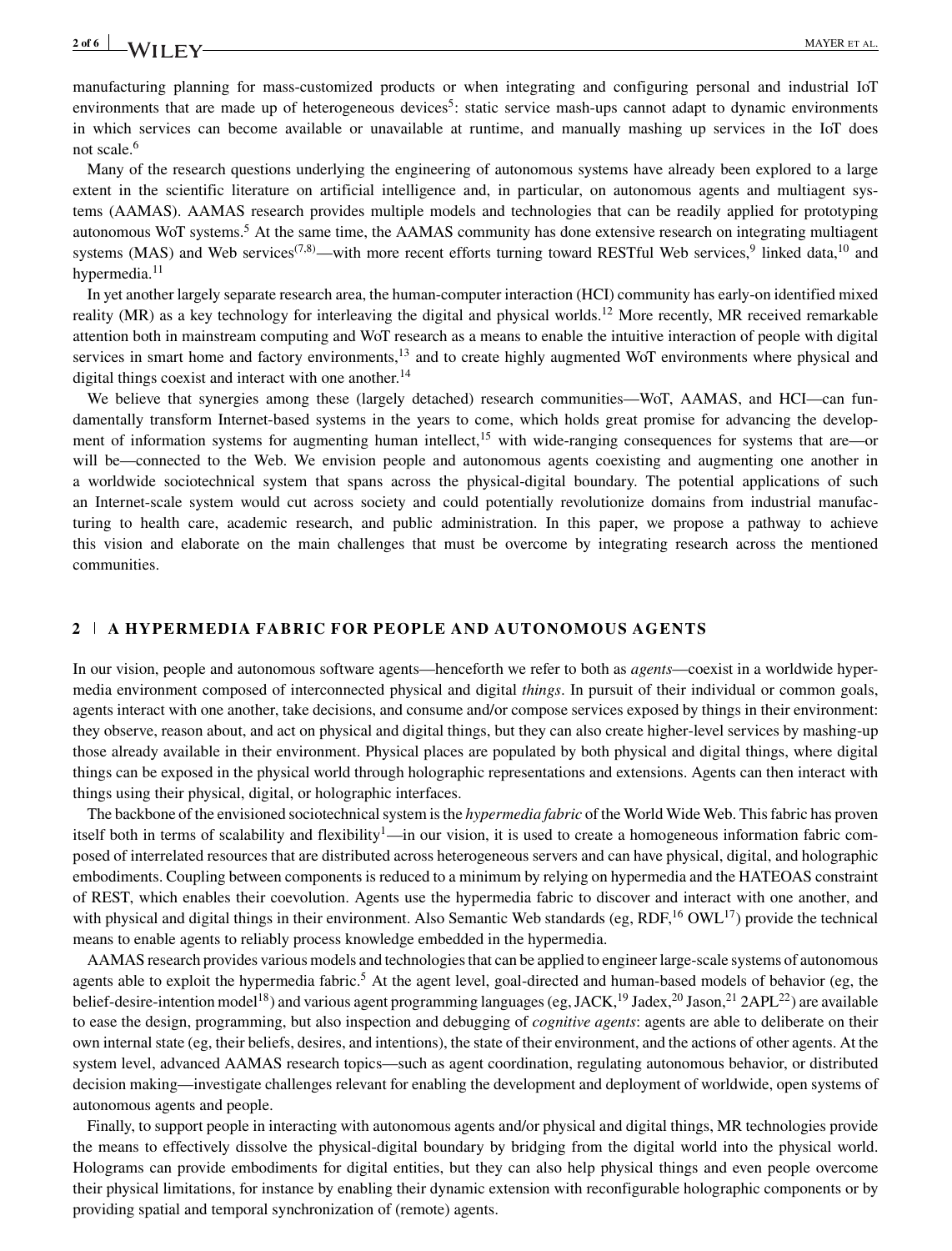## **2.1 Use cases**

The practical value of an implementation of this vision is immediately evident in domains where services that are provided by heterogeneous digital and physical things need to be flexibly composed—given the increasing penetration of our environment with interconnected devices as well as the increasing reliance on digital services in the "cloud," this is true for more and more aspects of our lives at home, on the road, and at the workplace.

For instance, in the *industrial domain*, it is becoming more and more important that *heterogeneous devices* can be interconnected and can *flexibly cooperate* to achieve higher-level goals<sup>6</sup>—the integration of technologies from MAS, the WoT, and MR has the potential to bridge the deployment gap for agent-based manufacturing systems and could even enable globally distributed autonomous manufacturing systems<sup>23</sup> that can include Web-enabled legacy components such as Programmable Logic Controllers.<sup>6†</sup> These systems will need to implement manufacturing plans in a dynamic environment, requiring integrated planning and acting systems, $24$  will need to be able to integrate newly discovered services, and will need to take their users into account as well: production engineers and machine operators will require an interface that enables them to configure, monitor, and control missions of the manufacturing system and that can be *used with little prior training*. They will also need to have an interface that informs them—in situ*, intuitively, and swiftly*—about events on the shop floor and actions that should be taken in response, and they should have a means of finding out *why devices behave in specific ways*.

Similar requirements hold true for commercial and private *smart buildings* where we are currently witnessing an exploding heterogeneity of connected devices, and across diverse fields ranging from *logistics* to *transportation* and *health care*. The described vision would furthermore have broad impact beyond technical systems, for instance in psychology and the social sciences: here, autonomous agents that can interact with the *Social Web* could help explore and raise awareness on social phenomena and social media dynamics that get reflected in the hypermedia structure, such as emotional contagion, self-reinforcing spirals<sup>25</sup> and group polarization (commonly referred to as *echo chambers*<sup>26</sup>)—similar effects are at work in economics (eg, chaotic dynamics such as stock market bubbles and crashes<sup>27</sup>). Finally, enabling agents to autonomously use the hypermedia fabric could revolutionize online goods and service markets by enabling customers to circumvent lock-in measures by providers: autonomous agents in the form of personal assistants could discover alternative offerings and dynamically and seamlessly enrich a customer's online experience, thereby increasing consumer choice—and, crucially, competition between service providers.

## **2.2 Requirements and challenges**

Technology that implements this vision will need to fulfill a number of requirements that are implicitly or explicitly evident in the above use cases: it will need to provide an interoperability layer for globally distributed heterogeneous devices, services, and users on an Internet scale, and to support autonomous and flexible service mash-ups that integrate planning and the acting-out of inferred plans. The technology also needs to be usable: interacting with it should be intuitive and should not overload users; tools for monitoring, programming, and managing smart environments must be available and straightforward to use; and services that act autonomously must be able to efficiently explain to users why certain actions are taken. In the following, we give an overview of the main research challenges that arise in the context of goal-directed and flexibly interacting agents, and elaborate on how we believe they could be overcome within a combined effort of the WoT, AAMAS, and HCI communities.

#### **2.2.1 Hypermedia environments for autonomous agents**

There has been extensive research on using the Web as an infrastructure for distributed MAS. However, most of the existing approaches use the Web merely as a transport layer and are thus misaligned with the Web architecture<sup>1</sup>—this includes all MAS platforms that implement the FIPA specification<sup>‡</sup> for using HTTP as a message transport protocol as well as those approaches that implement the WS-\* standards (SOAP, WSDL, UDDI, etc.). More recent approaches for Web-based MAS have turned to RESTful Web services,<sup>9,28</sup> but they generally do not use hypermedia or HATEOAS. Recent exceptions include work by Dikinelli et al<sup>10</sup> and the authors' own work<sup>11,23</sup>: the former uses the linked data principles (which partly reflect HATEOAS) and the latter investigate the use of hypermedia and HATEOAS for designing *agent environments*, making them first-class abstractions in MAS and promoting it as a conceptual bridge for deploying MAS on the Web. Furthermore, the use of hypermedia gives autonomous agents a means of traversing *local*—perhaps statically integrated—service mash-ups, and HATEOAS supports the flexible interaction between agents and their environment.§ Research in this direction is, however, in a very early phase and further investigation is required, in particular on the efficient navigation of hypermedia environments (eg, for finding resources), or on the regulation of autonomous agents in hypermedia environments (eg, for enabling reasoning about nonfunctional aspects of Web services such as API rate limiting policies or data licensing information).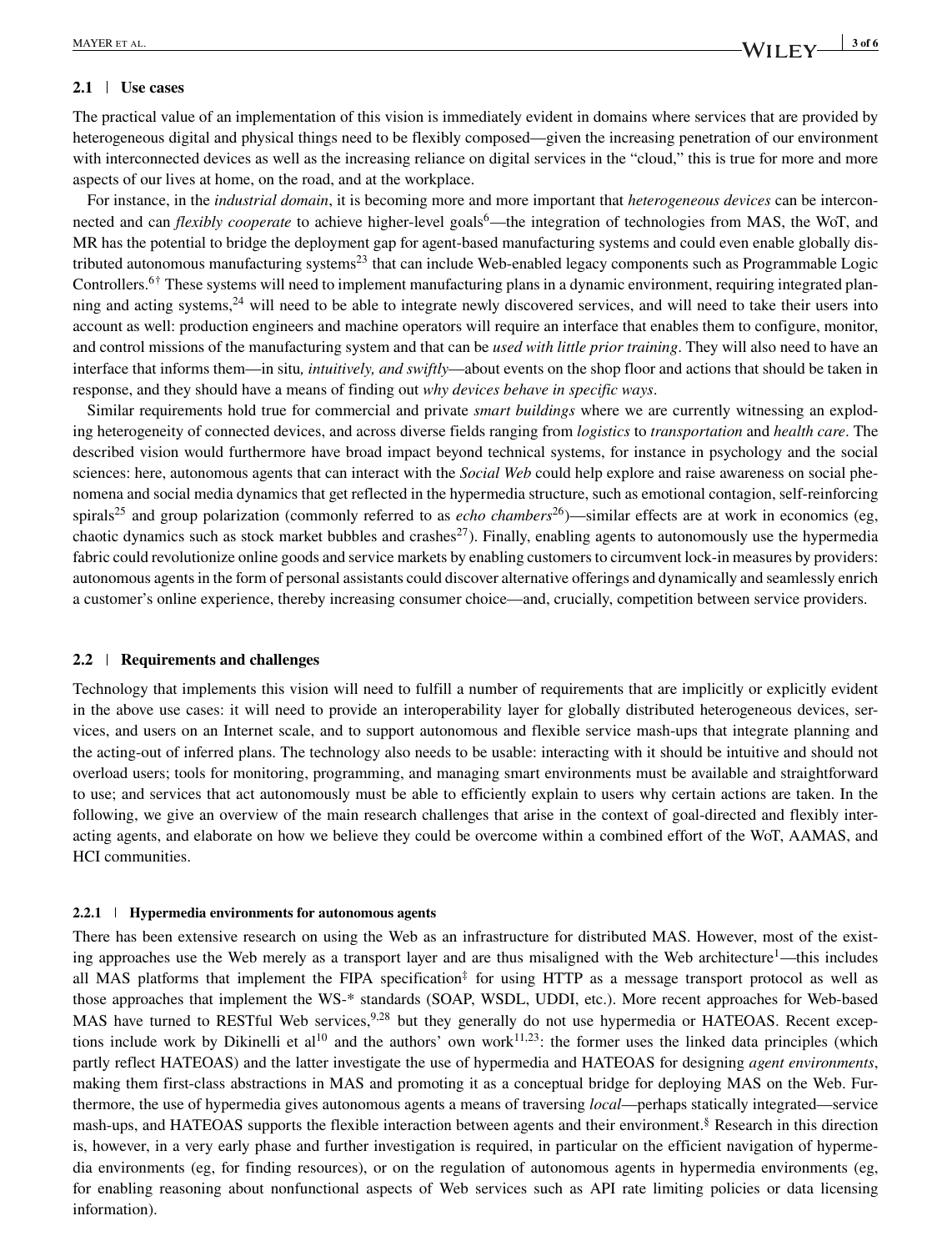#### **2.2.2 Global orchestration and choreographies of hypermedia agents**

Given MAS that are integrated with hypermedia systems, semantic technologies can provide the means to enable autonomous agents to reliably interpret, manipulate, and reason on hypermedia. On top of guidance regarding their local actions that is supported by HATEOAS, this ensures that agents are able to strive for *global* goals that involve mashing-up systems that are not already interconnected—this also includes the potential to mash-up agent *environments* themselves. To enable this, agreement is required on the terminology and semantics that provide functional and nonfunctional descriptions of the APIs (on top of agreement on the low-level API interactions that are subject of the aforementioned standardization efforts by W3C, IETF, and IRTF). To accomplish this, we recommend a bottom-up approach where this idea is applied to scenarios and projects with limited scope, but which feature—and expose—information models that are (1) based as much as possible on published models, (2) reuse established domain terminology (eg, from industrial standards), and (3) are equipped with open interfaces to preserve the potential to bridge across domains.<sup>30</sup>

### **2.2.3 Explainable agents**

Especially when considering globally integrated service chains, autonomous agents will require a way of conveying *why* they selected a specific (past or future) action, not least for enabling people to build trust in autonomous distributed systems: in the same way that machine operators need to be able to retrieve information about the provenance of events in an industrial setting, inhabitants of smart homes should be able to find out why their devices are behaving in a certain way. A similar challenge has been identified for machine learning systems in general and researchers are in particular targeting the explainability of deep learning systems. Existing approaches already allow autonomous agents to log their (inter) actions, and to provide proofs and explanations regarding their behavior<sup>31</sup>; furthermore, since most people are familiar with *activity streams* in online social networks, we expect that it would be practical to extend this metaphor to *sociotechnical networks*that include hypermedia agents in order to provide a more natural way of interacting with people.<sup>32</sup>*,*<sup>33</sup>

#### **2.2.4 Intuitive interoperable holograms and end-user programming**

People will also require ways to efficiently and intuitively interact with autonomous agents and their hypermedia environments. For in situ monitoring and control, MR technologies are the obvious choice, as users should be equipped with a single interface to interact with physical as well as digital services. This interface shall enable users to specify goals for agents in their environment, to monitor agent behavior and interactions, and to combine provided functionality within higher-level service mash-ups—and the same interface can visualize mash-ups that have been derived by the systems automatically.

To this end, we need to ensure the interoperability of virtual environments across holographic renderers: users should not need to carry MR devices that define and visualize their private holographic mini-worlds; rather, head-worn, handheld, and ambient MR projectors should only be concerned with the *visualization itself*—and the content should be provided by a person's physical and digital environment, ideally reusing mechanisms that have proven successful in the Web. Efforts such as the Augmented Reality Markup Language (ARML)¶ should be extended to create an HTML for MR: holographic browsers should display information based on agreed-upon protocols, ensuring that browsers and content can evolve independently; holograms should be able to link to one another and to other hypermedia content (for instance, based on their interactions within service mash-ups); and—similar to other content in the Web of documents, services, things, and people—holographic visualizations could be generated *automatically and dynamically* based on the underlying virtual and physical things and their metadata.

## **3 THE ROAD AHEAD**

The broader vision of information systems for augmenting human intellect has been articulated in various forms and under various terms, from Engelbart's seminal work in the mid-1960s<sup>15</sup> to the Semantic Web movement and more recent work.<sup>(5,27,34,35)</sup>

In this paper, we present our vision of sociotechnical systems of people and autonomous software agents whose interactions with each other and with their environment are coordinated through the use of hypermedia, and specifically through the HATEOAS principle that is one of the core tenets of the Web architecture. We observe that implementing this vision requires concerted action of, at the very least, the WoT, the AAMAS, and the HCI research communities: to enable autonomous agents to make full use of hypermedia for their interaction and regulation, core Web principles and novel standards for the WoT need to be considered by the AAMAS community and applied to agent environments<sup>23</sup>; implementations, including industrial and research prototypes, need to adhere to common vocabularies whenever possible, and keep their underlying information models open to enable bridging scenarios, and domains; efforts that strive to give autonomous systems the ability to explain their actions need to interact with experts in the HCI domain to also make these explanations intelligible for end users; and the rendering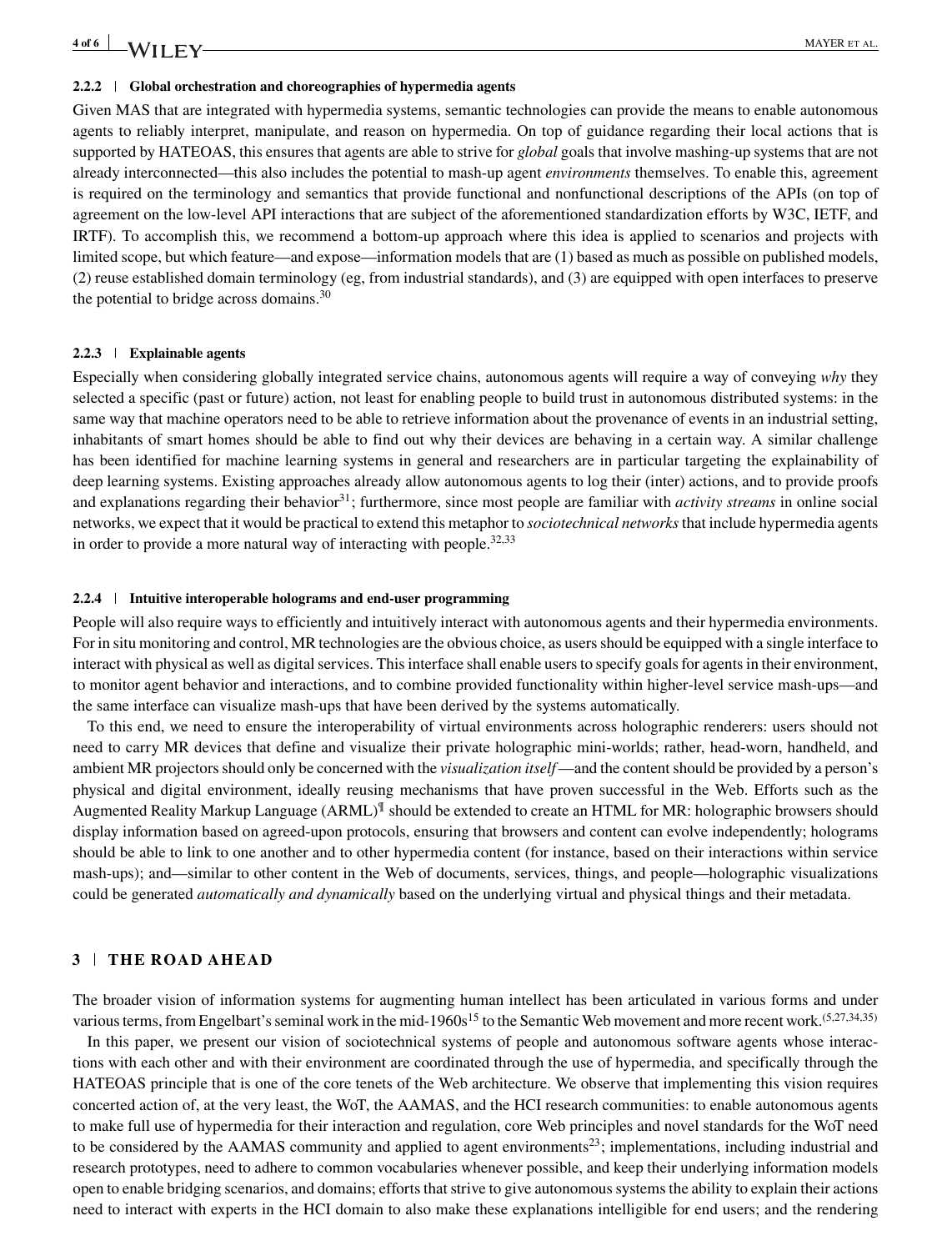**MAYER ET AL.** 5 of 6

of holographic content should be decoupled from its generation and management, ideally reusing techniques that have proven successful for the global interlinking and rendering of documents.

We believe that the possibility of using hypermedia as the underpinning for sociotechnical systems of people and autonomous agents can have broad impact on a range of research areas within and beyond computer science—and on society as a whole, as people around the planet interact with hypermedia systems everyday: to access documents and online services, to interact with one another through online social platforms, and more recently to interact with physical devices in their surroundings.

## **NOTES**

- ∗ Terminology for Constrained-Node Networks,<http://www.ietf.org/rfc/rfc7228.txt>
- † For integrating legacy devices in more complicated situations, *reverse proxies* can provide a blanket solution (cf. [https://](https://tools.ietf.org/html/draft-irtf-t2trg-rest-iot-00) [tools.ietf.org/html/draft-irtf-t2trg-rest-iot-00\)](https://tools.ietf.org/html/draft-irtf-t2trg-rest-iot-00)
- ‡ The *Foundation for Intelligent Physical Agents Message Transport Protocol for HTTP Specification*, [http://www.fipa.org/](http://www.fipa.org/specs/fipa00084/SC00084F.html) [specs/fipa00084/SC00084F.html](http://www.fipa.org/specs/fipa00084/SC00084F.html)
- § This is the subject of standardization efforts by the W3C [\(https://www.w3.org/WoT/WG/\)](https://www.w3.org/WoT/WG/), IETF,<sup>29</sup> and IRTF [\(https://](https://datatracker.ietf.org/rg/t2trg/documents/) [datatracker.ietf.org/rg/t2trg/documents/\)](https://datatracker.ietf.org/rg/t2trg/documents/)
- ¶ See<http://www.opengeospatial.org/projects/initiatives/arpilot2017>

## **ORCID**

*Simon Mayer* • <http://orcid.org/0000-0001-6367-3454>

#### **REFERENCES**

- 1. Fielding RT, Taylor RN. Principled design of the modern web architecture. *ACM Trans Internet Technol*. 2002;*2*(2):115-150.
- 2. Kovatsch M, Duquennoy S, Dunkels A. A low-power CoAP for Contiki. Paper presented at: 2011 IEEE 8th International Conference on Mobile Adhoc and Sensor Systems (MASS); 2011; Valencia, Spain: 855–860.
- 3. Wilde E. Putting things to REST. UCB iSchool Report 2007-015, Berkeley, CA: School of Information, UC Berkeley; 2007.
- 4. Guinard D, Trifa V, Pham T, Liechti O. Towards physical mashups in the web of things. Paper presented at: 2009 Sixth International Conference on Networked Sensing Systems (INSS); 2009; Pittsburgh, USA:1–4.
- 5. Ciortea A, Boissier O, Ricci A. Beyond physical mashups: autonomous systems for the web of things. Paper presented at: Eighth International Workshop on the Web of Things; 2017; Linz, Austria: 16–20.
- 6. Mayer S, Plangger D, Michahelles F, Rothfuss S. UberManufacturing: a goal-driven collaborative industrial manufacturing marketplace. Paper presented at: IoT'16 Proceedings of the 6th International Conference on the Internet of Things; 2016; Stuttgart, Germany:111–119.
- 7. Huhns MN, Singh MP. Service-oriented computing: key concepts and principles. *IEEE Internet Comput*. 2005;*9*(1):75-81.
- 8. Singh MP, Huhns MN. *Service-Oriented Computing: Semantics, Processes, Agents*. West Sussex, England: John Wiley & Sons; 2006.
- 9. Mitrović D, Ivanović M, Budimac Z, Vidaković M. Radigost: interoperable web-based multi-agent platform. *J Syst Softw.* 2014;90:167-178.
- 10. Dikenelli O, Alatlı O, Erdur RC. Where are all the semantic web agents: establishing links between agent and linked data web through environment abstraction. Paper presented at: 4th International Workshop on Agent Environments for Multi-Agent Systems IV; 2015; Istanbul, Turkey:41–51.
- 11. Ciortea A, Boissier O, Zimmermann A, Florea AM. Give agents some REST: A resource-oriented abstraction layer for internet-scale agent environments. Paper presented at: Proc. AAMAS; 2017; São Paulo, Brazil:1502–1504.
- 12. Milgram P, Kishino F. A taxonomy of mixed reality visual displays. *IEICE Trans Inf Syst*. 1994;*77*(12):1321-1329.
- 13. Mayer S, Hodges J, Yu D, Diwold K. HoloMiracle: intuitive in-situ querying for industrial environments. Paper presented at: Proceedings of ISWC; 2017; Vienna, Austria.
- 14. Croatti A, Ricci A. Mashing up the physical and augmented reality: the web of augmented things idea. Paper presented at: Proceedings of WoT; 2017; Linz, Austria: 4–7.
- 15. Engelbart DC, English WK. A research center for augmenting human intellect. Paper presented at: AFIPS Conference Proceedings of the 1968 Fall Joint Computer Conference; 1968; Las Vegas, USA:395–410.
- 16. Cyganiak R, Wood D, Lanthaler M. RDF 1.1 concepts and abstract syntax.W3C Recommendation: World Wide Web Consortium (W3C); 2014.
- 17. W3C OWL Working Group. OWL 2 Web Ontology Language Document Overview.W3C Recommendation: World Wide Web Consortium (W3C); 2012.
- 18. Rao AS, Georgeff MP. BDI agents: from theory to practice. Paper presented at: Proceedings of the First International Conference on Multi-Agent Systems, vol. 95; 1995; San Francisco, USA:312–319.
- 19. Howden N, Rönnquist R, Hodgson A, Lucas A. JACK intelligent agents summary of an agent infrastructure. Paper presented at: Proceedings of AGENTS; 2001; Montreal, Canada.
- 20. Braubach L, Pokahr A, Lamersdorf W. *Jadex: a BDI-agent system combining middleware and reasoning*. Unland, R, Calisti, M, Klusch, M, eds. *Software Agent-Based Applications, Platforms and Development Kits*. Basel, CH: Springer; 2005:143-168.
- 21. Bordini RH, Hübner JF, Wooldridge M. *Programming Multi-Agent Systems in AgentSpeak Using Jason*. West Sussex, England: John Wiley & Sons; 2007.
- 22. Mehdi D. 2APL: a practical agent programming language. *Auton Agents Multiagent Syst*. 2008;*16*(3):214-248.
- 23. Ciortea A, Mayer S, Michahelles F. Industry 4.0: repurposing manufacturing lines on-the-fly with multi-agent systems for the web of things. Paper presented at: Proceedings of the 17th International Conference on Autonomous Agents and Multiagent System; 2018; Stockholm, Sweden.
- 24. Ghallab M, Nau D, Traverso P. *Automated Planning and Acting*. New York, USA: Cambridge University Press; 2016.
- 25. Slater MD. Reinforcing spirals model: conceptualizing the relationship between media content exposure and the development and maintenance of attitudes. *Media Psychol*. 2015;*18*(3):370-395.